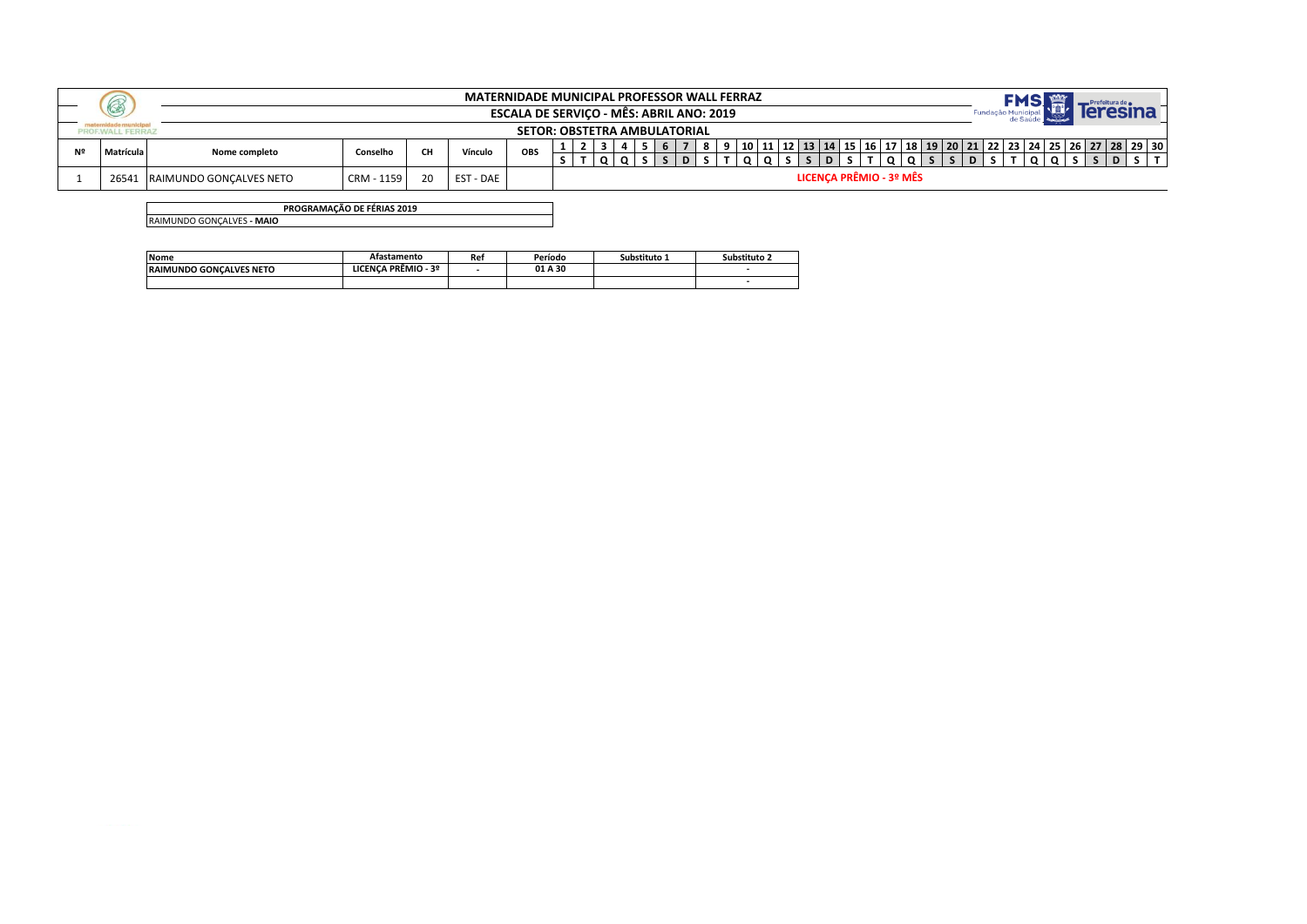|    | B                |                                                    |                        |    |                  | MATERNIDADE MUNICIPAL PROFESSOR WALL FERRAZ     |              |                |                         |                   |                 |            |                        |                    |                |          |                          |                              |                         |                |                         |          |                 |                                |                         |                | <b>FMS 篇</b>            |                         |                         |                         |                                                                |          |
|----|------------------|----------------------------------------------------|------------------------|----|------------------|-------------------------------------------------|--------------|----------------|-------------------------|-------------------|-----------------|------------|------------------------|--------------------|----------------|----------|--------------------------|------------------------------|-------------------------|----------------|-------------------------|----------|-----------------|--------------------------------|-------------------------|----------------|-------------------------|-------------------------|-------------------------|-------------------------|----------------------------------------------------------------|----------|
|    |                  |                                                    |                        |    |                  | <b>ESCALA DE SERVIÇO - MÊS: ABRIL ANO: 2019</b> |              |                |                         |                   |                 |            |                        |                    |                |          |                          |                              |                         |                |                         |          |                 |                                | Fundação Municipal      |                |                         |                         |                         |                         | Teresina                                                       |          |
|    | PROF.WALL FERRAZ |                                                    |                        |    |                  | <b>SETOR: OBSTETRA PLANTONISTAS</b>             |              |                |                         |                   |                 |            |                        |                    |                |          |                          |                              |                         |                |                         |          |                 |                                |                         |                |                         |                         |                         |                         |                                                                |          |
| Nº | Matrícula        | Nome completo                                      | Conselho               | CH | Vínculo          | OBS                                             | 1            | 2 <sup>1</sup> | $\overline{\mathbf{3}}$ | $4 \mid 5$        | $6\overline{6}$ | $7 \mid 8$ |                        | 9                  |                |          | 10 11 12 13 14 15 16 17  |                              |                         |                |                         |          |                 |                                |                         |                |                         |                         |                         |                         | 18   19   20   21   22   23   24   25   26   27   28   29   30 |          |
|    |                  |                                                    |                        |    |                  |                                                 | $\mathsf{s}$ | T.             | $\Omega$                | $\mathsf{s}$<br>Q | $\mathsf{S}$    | D          | $\mathsf{s}$           | $\mathbf{T}$       | $\overline{Q}$ | $Q$ s    | $\overline{\phantom{a}}$ | $\mathbf{D}$                 | $\overline{\mathsf{s}}$ | $\overline{t}$ | $\overline{\mathsf{a}}$ | $Q$ $S$  |                 | $\overline{D}$<br>$\mathsf{s}$ | $\overline{\mathsf{s}}$ | $\blacksquare$ | $\overline{\mathsf{a}}$ | $\overline{\mathsf{a}}$ | $\overline{\mathsf{s}}$ | $\overline{\mathsf{s}}$ | $\overline{D}$                                                 | $S$ T    |
|    | 42520            | DANIEL DUTRA DOS SANTOS                            | CRM - 2680             | 24 | EST - DAE        |                                                 |              |                | <b>SD</b><br>SN         |                   |                 |            |                        | SD<br>SN           |                |          |                          |                              | SD<br>SN                |                |                         |          |                 |                                | SD<br>SN                |                |                         |                         |                         |                         |                                                                |          |
|    |                  | FRANCISCO DAS CHAGAS BATISTA<br><b>JUNIOR</b>      | CRM - 2649             | 24 | CEL-DAE          | <sub>S</sub>                                    |              |                | SD<br>SN                |                   |                 |            |                        | SD<br>SN           |                |          |                          |                              | SD<br>SN                |                |                         |          |                 | SD<br>SN                       |                         |                |                         |                         |                         |                         |                                                                |          |
|    | 77877            | GORIETHE DÁLIA M. GIRÃO PAZ DA<br><b>SILVA</b>     | CRM - 3400             | 20 | EST - DAE        |                                                 |              |                | SD<br>SN                |                   |                 |            |                        |                    | SD<br>SN       |          |                          |                              |                         | SD<br>SN       |                         |          |                 |                                | SD<br>SN                |                |                         |                         |                         |                         | <b>SD</b><br>SN                                                |          |
|    | 46501            | MARCUS DAVI PESSOA DE ROSALMEIDA                   | CRM - 4159             | 24 | EST - DAE        |                                                 |              |                | SD<br>SN                |                   |                 |            |                        |                    | SD<br>SN       |          |                          |                              |                         | SD<br>SN       |                         |          |                 |                                | SD<br>SN                |                |                         |                         |                         |                         | SD<br>SN                                                       |          |
|    | 81088            | <b>GIVALDO DOS SANTOS</b>                          | CRM - 7165             | 24 | EST - DAE        |                                                 |              |                |                         | SD<br>SN          |                 |            |                        |                    |                | SD<br>SN |                          |                              |                         |                | SD<br>SN                |          |                 |                                |                         | SD<br>SN       |                         |                         |                         |                         | SD<br>SN                                                       |          |
|    |                  | 87650 REBEKA VALENÇA NEVES                         | CRM - 4521             | 24 | CEL - DAE        | S                                               |              |                |                         | SD<br>SN          |                 |            |                        |                    |                | SD<br>SN |                          |                              |                         |                | SD<br>SN                |          |                 |                                |                         | SD<br>SN       |                         |                         |                         |                         | SD<br>SN                                                       |          |
|    | 27767            | MARIA DAS DORES SOUSA NUNES                        | CRM - 1719             | 24 | EST - DAE        |                                                 |              |                |                         |                   | SD<br>SN        |            |                        |                    |                |          | SD<br>SN                 |                              |                         |                |                         | SD<br>SN |                 |                                |                         |                | SD<br>SN                |                         |                         |                         |                                                                | SD<br>SN |
|    | 51573            | FABIANA DE CARVALHO VERAS A. LINS                  | CRM - 4696             | 24 | EST - DAE        |                                                 |              |                |                         |                   | SD<br>SN        |            |                        |                    |                |          | SD<br>SN                 |                              |                         |                |                         | SD<br>SN |                 |                                |                         |                | SD<br>SN                |                         |                         |                         |                                                                | SD<br>SN |
|    | 26907            | JOÃO DE DEUS VALADARES NETO                        | CRM - 1316             | 24 | EST - DAE        |                                                 |              |                |                         |                   |                 |            |                        |                    |                |          | SD<br>SN                 |                              |                         |                |                         |          | <b>SD</b><br>SN |                                |                         |                |                         | SD<br>SN                |                         |                         |                                                                |          |
|    | 81607            | <b>EVANNIELY RODRIGUES DO</b><br><b>NASCIMENTO</b> | CRM - 5017             | 24 | EST - DAE        |                                                 |              |                |                         |                   |                 |            |                        |                    |                |          | SD<br>SN                 |                              |                         |                |                         |          | SD<br>SN        |                                |                         |                |                         | SD<br>SN                |                         |                         |                                                                |          |
|    | 65902            | SIMONE MARIA DA S. BATISTA                         | CRM - 4691             | 24 | EST - DAE        |                                                 |              | SD<br>SN       |                         |                   |                 |            | SD<br>SN               |                    |                |          |                          | SD<br>SN                     |                         |                |                         |          |                 |                                |                         |                |                         |                         |                         | SD<br>SN                |                                                                |          |
|    | 27815            | JOSÉ DE RIBAMAR S. FILHO                           | CRM - 1808             | 24 | EST - DAE        |                                                 |              | SD<br>SN       |                         |                   |                 |            | SD<br>SN               |                    |                |          |                          | SD<br>SN                     |                         |                |                         |          |                 |                                |                         |                |                         |                         |                         | SD<br>SN                |                                                                |          |
|    |                  | 56241 THIAGO DE AREA LEÃO BRITO                    | CRM - 3519             | 24 | EST - DAE        |                                                 | SD<br>SN     |                |                         |                   |                 | SD<br>SN   |                        |                    |                |          |                          |                              |                         |                |                         |          |                 | SD<br>SN                       |                         |                |                         |                         | SD<br>SN                |                         |                                                                |          |
|    | 69215            | JOÃO GABRIEL BESSA                                 | CRM - 3174             | 24 | EST - DAE        |                                                 | SD<br>SN     |                |                         |                   |                 | SD<br>SN   |                        |                    |                |          |                          |                              |                         |                |                         |          |                 | SD<br>SN                       |                         |                |                         |                         | SD<br>SN                |                         |                                                                |          |
|    | 27227            | <b>MAURICIO NOGUEIRA BARROS</b>                    | <b>CRM - 1634</b>      | 24 | <b>EST - DAE</b> |                                                 |              |                |                         |                   |                 |            |                        |                    |                |          |                          | <b>LICENCA PRÊMIO 3º MÊS</b> |                         |                |                         |          |                 |                                |                         |                |                         |                         |                         |                         |                                                                |          |
|    |                  |                                                    |                        |    |                  | PROGRAMAÇÃO DE FÉRIAS 2019                      |              |                |                         |                   |                 |            |                        |                    |                |          |                          |                              |                         |                |                         |          |                 |                                |                         |                |                         |                         |                         |                         |                                                                |          |
|    |                  | <b>VALADARES - JANEIRO</b>                         | JOÃO GABRIEL -         |    |                  | MARCUS DAVI -                                   |              |                |                         |                   |                 |            | GIVALDO - <b>JULHO</b> |                    |                |          |                          | RIBAMAR - FEV e DEZ          |                         |                |                         |          |                 |                                |                         |                |                         |                         |                         |                         |                                                                |          |
|    |                  | <b>EVANIELLY - JULHO</b><br>THIAGO - JANEIRO/2020  | MAURÍCIO -<br>DANIEL - |    |                  | GORIETHE - JANEIRO/2020<br>LUCIANO -            |              |                |                         |                   |                 |            | Mª DAS DORES           | FABIANA - DEZEMBRO |                |          |                          | SIMONE - OUTUBRO             |                         |                |                         |          |                 |                                |                         |                |                         |                         |                         |                         |                                                                |          |
|    |                  |                                                    |                        |    |                  |                                                 |              |                |                         |                   |                 |            |                        |                    |                |          |                          |                              |                         |                |                         |          |                 |                                |                         |                |                         |                         |                         |                         |                                                                |          |
|    |                  | Nome                                               | Afastamento            |    | Ref              |                                                 | Período      |                |                         |                   | Substituto 1    |            |                        | Substituto 2       |                |          |                          |                              |                         |                |                         |          |                 |                                |                         |                |                         |                         |                         |                         |                                                                |          |

 **-**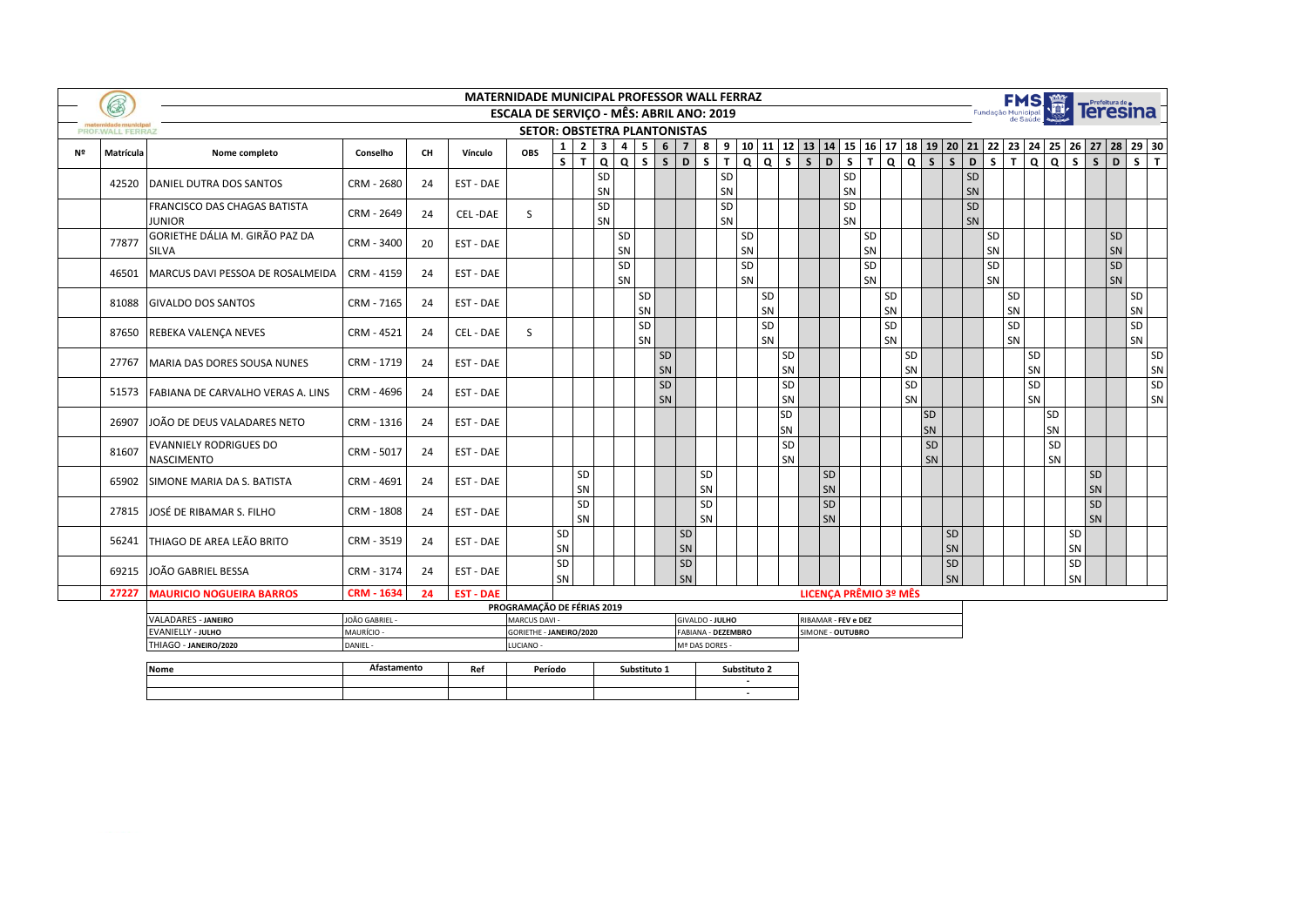| 6         |                                   |            |    |                  | <b>MATERNIDADE MUNICIPAL PROFESSOR WALL FERRAZ</b>                            |  |  |                                 |   |  |  |                                                                                                        |  |  |  |  |  |     |             |
|-----------|-----------------------------------|------------|----|------------------|-------------------------------------------------------------------------------|--|--|---------------------------------|---|--|--|--------------------------------------------------------------------------------------------------------|--|--|--|--|--|-----|-------------|
|           |                                   |            |    |                  | ESCALA DE SERVIÇO - MÊS: ABRIL ANO: 2019<br><b>SETOR: OBSTETRA PRESCRITOR</b> |  |  |                                 |   |  |  |                                                                                                        |  |  |  |  |  |     |             |
|           |                                   |            |    |                  |                                                                               |  |  |                                 |   |  |  |                                                                                                        |  |  |  |  |  |     |             |
| Matrícula | Nome completo                     | Conselho   |    | Vínculo          | <b>OBS</b>                                                                    |  |  |                                 |   |  |  | 10   11   12   13   14   15   16   17   18   19   20   21   22   23   24   25   26   27   28   29   30 |  |  |  |  |  |     |             |
|           |                                   |            |    |                  |                                                                               |  |  |                                 | D |  |  |                                                                                                        |  |  |  |  |  | 15. |             |
|           | EVANNIELY RODRIGUES DO            |            |    |                  |                                                                               |  |  | IDMIDMIDMIDMIDMIDMIDMIDMIDMIDMI |   |  |  |                                                                                                        |  |  |  |  |  |     |             |
| 81607     | <b>NASCIMENTO</b>                 | CRM - 5017 | 24 | <b>EST - DAE</b> | 2ºT                                                                           |  |  |                                 |   |  |  |                                                                                                        |  |  |  |  |  |     | DM DM DM DM |
| 51573     | FABIANA DE CARVALHO VERAS A. LINS | CRM - 4696 |    | EST - DAE        | 2ºT                                                                           |  |  |                                 |   |  |  |                                                                                                        |  |  |  |  |  |     |             |

**PROGRAMAÇÃO DE FÉRIAS 2019** EVANNIELLY **- JULHO** FABIANA **- DEZEMBRO**

| <b>Nome</b> | ament | Período | ostituto<br>.sur | Substituto     |
|-------------|-------|---------|------------------|----------------|
|             |       |         |                  |                |
|             |       |         |                  | $\blacksquare$ |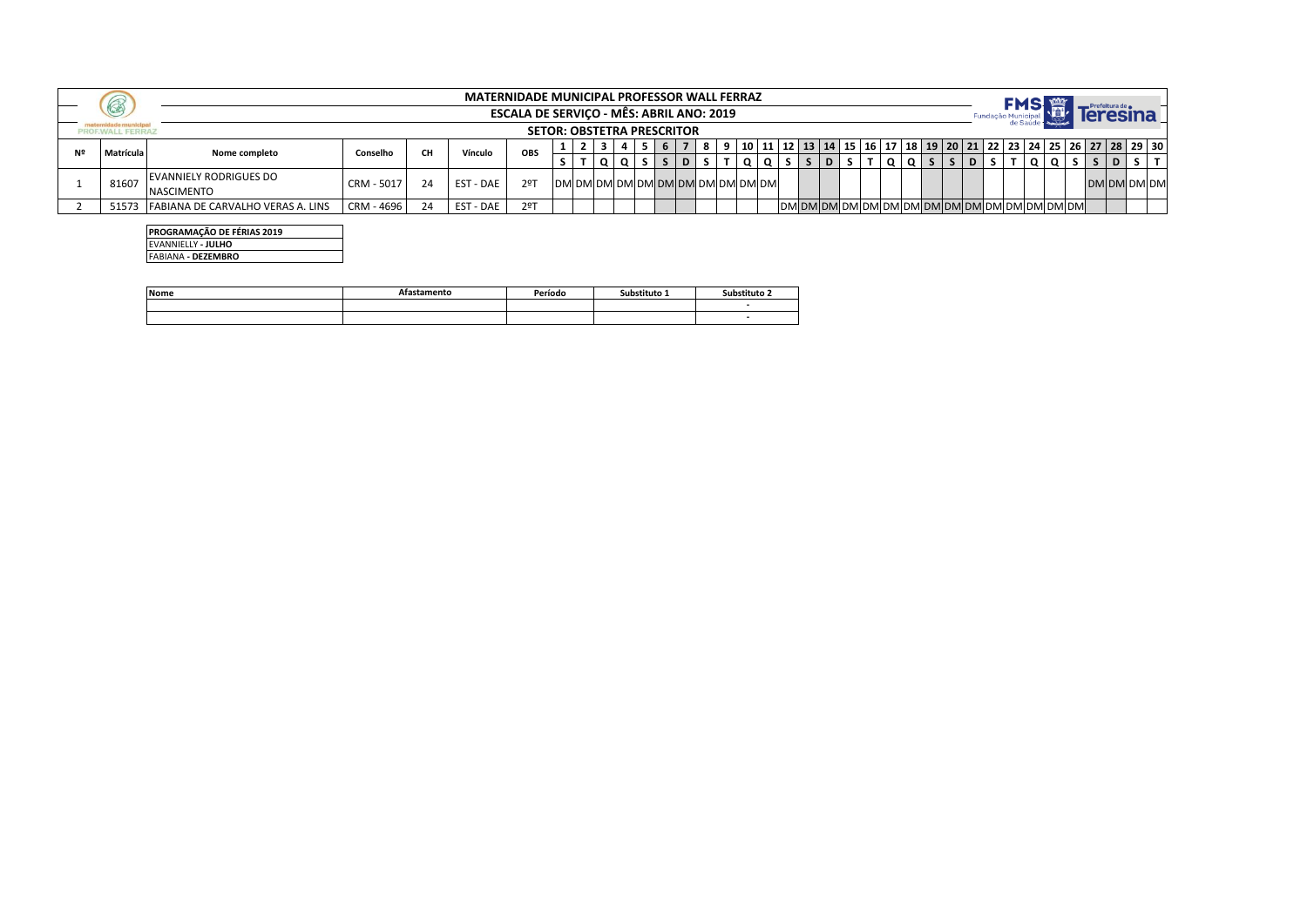|           |                                                 |            |           |                                                       | <b>MATERNIDADE MUNICIPAL PROFESSOR WALL FERRAZ</b> |                |  |                 |  |  |  |                       |  |                       |  |  |  |                                                                                                                |  |              |              |                 |
|-----------|-------------------------------------------------|------------|-----------|-------------------------------------------------------|----------------------------------------------------|----------------|--|-----------------|--|--|--|-----------------------|--|-----------------------|--|--|--|----------------------------------------------------------------------------------------------------------------|--|--------------|--------------|-----------------|
|           | $\circledR$                                     |            |           |                                                       | <b>ESCALA DE SERVICO - MÊS: ABRIL ANO: 2019</b>    |                |  |                 |  |  |  |                       |  |                       |  |  |  |                                                                                                                |  |              |              | <b>Teresina</b> |
|           | PROF.WALL FERRAZ                                |            |           | SETOR: NEONATOLOGISTA DIARISTA - UCINCO / AMBULATÓRIO |                                                    |                |  |                 |  |  |  |                       |  |                       |  |  |  |                                                                                                                |  |              |              |                 |
| Matrícula | Nome completo                                   | Conselho   | <b>CH</b> | Vínculo                                               | OBS                                                |                |  |                 |  |  |  |                       |  |                       |  |  |  | 8   9   10   11   12   13   14   15   16   17   18   19   20   21   22   23   24   25   26   27   28   29   30 |  |              |              |                 |
|           |                                                 |            |           |                                                       |                                                    |                |  | $T  Q Q S S D $ |  |  |  | TIQIQISI              |  |                       |  |  |  | s   ɒ   s   т   q   q   s   s   ɒ   s   т   q   q   s                                                          |  | $\mathsf{D}$ |              |                 |
| 29381     | <b>SAMARA FERNANDA VIEIRA VALENCA</b>           | CRM - 2597 |           | EST - DAE                                             |                                                    | DM DM DM DM DM |  |                 |  |  |  | <b>DM DM DM DM DM</b> |  | <b>IDMOMOMOMI</b>     |  |  |  | DM DM DM DM DM                                                                                                 |  |              | <b>DM DM</b> |                 |
| 28128     | FERNANDINA MARIA NEIVA SANTOS<br><b>FONSECA</b> | CRM - 2082 |           | EST - DAE   UCINCO   DT   DT   DT   DT   DT           |                                                    |                |  |                 |  |  |  | DTI DTI DTI DTI DTI   |  | l dt l dt l dt l dt l |  |  |  | l dt I dt I dt I dt I dt I                                                                                     |  |              | <b>DT DT</b> |                 |
| 41543     | <b>IKENYA ANDREA SANTOS SOBRAL</b>              | CRM - 2573 |           | EST - DAE   AMBUL.   DM DM DM DM DM                   |                                                    |                |  |                 |  |  |  | DM DM DM DM DM        |  | <b>DM DM DM DM</b>    |  |  |  | DM DM DM DM DM                                                                                                 |  |              | <b>DM DM</b> |                 |

|                                               | <b>FGFNDA</b> |                                     |
|-----------------------------------------------|---------------|-------------------------------------|
| S = Substituição = ocupa lugar de afastamento |               | 2º T (turno) - ocupa vaga da escala |
| A - adaptação por problema de saúde           |               | D - desvio de funcão                |

| Nome | ንmentւ. | Período | Substituto | Substituto 2 |
|------|---------|---------|------------|--------------|
|      |         |         |            |              |
|      |         |         |            |              |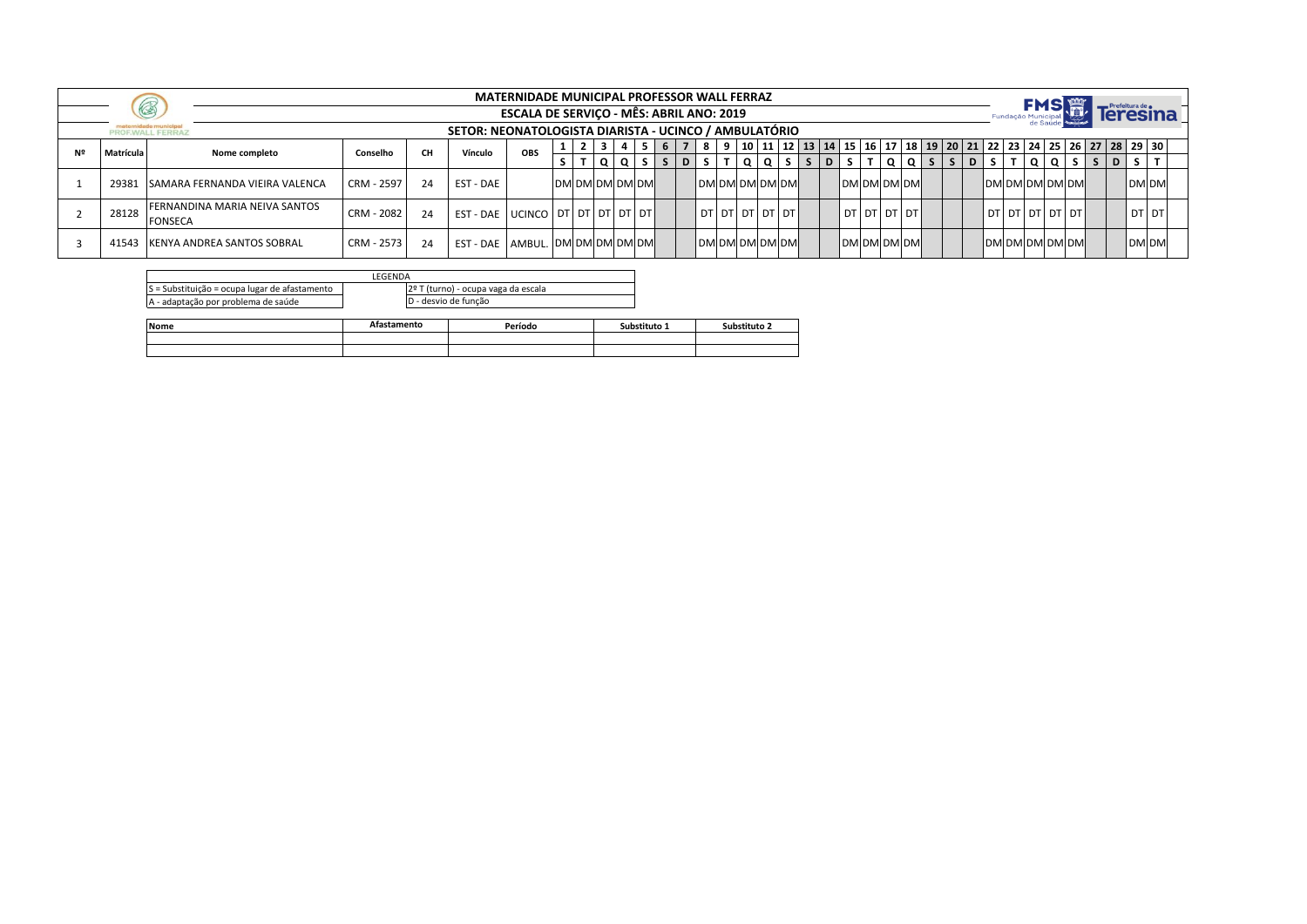|                | B                |                                          |            |           |           | <b>MATERNIDADE MUNICIPAL PROFESSOR WALL FERRAZ</b>                                          |              |                |                |                        |          |                 |                |              |          |                 |          |                   |          |                 |          |          |          |          |                     |          |                 |          |            |                                         |          |                                                                               |          |          |
|----------------|------------------|------------------------------------------|------------|-----------|-----------|---------------------------------------------------------------------------------------------|--------------|----------------|----------------|------------------------|----------|-----------------|----------------|--------------|----------|-----------------|----------|-------------------|----------|-----------------|----------|----------|----------|----------|---------------------|----------|-----------------|----------|------------|-----------------------------------------|----------|-------------------------------------------------------------------------------|----------|----------|
|                |                  |                                          |            |           |           | <b>ESCALA DE SERVICO - MÊS: ABRIL ANO: 2019</b><br><b>SETOR: NEONATOLOGISTA PLANTONISTA</b> |              |                |                |                        |          |                 |                |              |          |                 |          |                   |          |                 |          |          |          |          |                     |          |                 |          | <b>FMS</b> |                                         |          | Teresina <sup>T</sup>                                                         |          |          |
|                | PROF.WALL FERRAZ |                                          |            |           |           |                                                                                             | 1            | $\overline{2}$ | 3 <sup>1</sup> | $4 \mid 5 \mid 6 \mid$ |          | 7 <sup>1</sup>  | 8 <sup>1</sup> | 9            |          |                 |          | 10 11 12 13 14    |          |                 |          |          |          |          |                     |          |                 |          |            |                                         |          | 15   16   17   18   19   20   21   22   23   24   25   26   27   28   29   30 |          |          |
| Nº             | Matrícula        | Nome completo                            | Conselho   | <b>CH</b> | Vínculo   | <b>OBS</b>                                                                                  | $\mathsf{s}$ | T              |                | Q Q S S                |          | D               | S              | $\mathbf{T}$ |          |                 | Q Q S S  |                   | D        | s l             | T        |          |          |          | Q Q S S D           |          | S<br>T          |          |            |                                         |          | Q Q S S D S                                                                   |          | T        |
| 1              | 28476            | FÁBIO FURTADO DE FARIAS                  | CRM - 2342 | 24        | EST - DAE |                                                                                             |              |                |                |                        |          | <b>SD</b><br>SN |                |              |          |                 |          |                   | SD<br>SN |                 |          |          |          |          |                     | SD<br>SN |                 |          |            |                                         |          | SD<br>SN                                                                      |          |          |
| $\overline{2}$ |                  | 77729 SOCORRO FERREIRA BONA FREIRE       | CRM-6265   | 24        | SEL-DAE   |                                                                                             |              | <b>SN</b>      |                |                        |          | SD<br>SN        |                |              |          |                 |          | SD<br>SN          |          |                 |          |          |          |          |                     | SD<br>SN |                 |          |            |                                         |          | SN                                                                            |          |          |
| $\Delta$       |                  | 27622 CONCEIÇÃO DE MARIA S. ANDRADE      | CRM - 1759 | 24        | EST - DAE |                                                                                             | SD<br>SN     |                |                |                        |          |                 | SN             |              |          |                 |          |                   |          | SD<br>SN        |          |          |          |          |                     |          | SD<br>SN        |          |            |                                         |          |                                                                               | SD<br>SN |          |
| 5              |                  | 79745 PAULA DE OLIVEIRA MARQUES          | CRM - 4942 | 24        | EST - DAE |                                                                                             | SD<br>SN     |                |                |                        |          |                 | SD<br>SN       |              |          |                 |          |                   |          | SD<br><b>SN</b> |          |          |          |          |                     |          | <b>SD</b><br>SN |          |            |                                         |          |                                                                               | SD<br>SN |          |
| 6              | 46263            | FRANCISCA MARIA DA S. MEDEIROS           | CRM - 3228 | 24        | EST - DAE |                                                                                             |              | SD             |                |                        |          |                 |                | SD<br>SN     |          |                 |          |                   |          |                 | SD<br>SN |          |          |          |                     |          | SD<br>SN        |          |            |                                         |          | SD SD                                                                         |          | SD<br>SN |
| 7              | 28857            | MIRIAM BORGES FORTES COUTO               | CRM - 2505 | 24        | EST - DAE |                                                                                             |              | SD<br>SN       |                |                        |          |                 |                | SD<br>SN     |          |                 |          |                   |          |                 | SD<br>SN |          |          |          |                     |          | SD<br>SN        |          |            |                                         |          |                                                                               |          | SD<br>SN |
| 8              | 27388            | BENEDITO FERREIRA DE MACEDO NETO         | CRM - 5487 | 24        | EST - DAE |                                                                                             |              |                | SD<br>SN       |                        |          |                 |                |              | SD<br>SN |                 |          |                   |          |                 |          | SD<br>SN |          |          |                     |          |                 | SD<br>SN |            |                                         |          |                                                                               |          |          |
| ٩              |                  | 77728 LIANA DA SILVEIRA PEREIRA DA SILVA | CRM - 3471 | 20        | EST - DAE |                                                                                             |              |                | SN             |                        |          |                 |                |              | SN       |                 |          |                   |          |                 |          | SN       |          |          |                     |          |                 | SN       |            | SD<br><b>SN</b>                         |          |                                                                               |          |          |
| 10             | 58620            | <b>SUZANNE CARRI FARIAS</b>              | CRM - 3843 | 24        | EST - DAE |                                                                                             |              |                |                | SD<br>SN               |          |                 |                |              |          | <b>SD</b><br>SN |          |                   |          |                 |          |          | SD<br>SN |          |                     |          |                 |          | SD<br>SN   |                                         |          |                                                                               |          |          |
| 11             | 27789            | ROSELANE DO S. B. DE FERREIRA            | CRM - 1824 | 24        | EST - DAE |                                                                                             |              |                | SD             | SD<br>SN               |          |                 |                |              |          | SD<br>SN        |          |                   |          |                 |          |          |          | SN SD    |                     |          |                 | SD       | SD<br>SN   |                                         |          |                                                                               |          |          |
| 12             | 27787            | LEONARDO BATISTA DE MOURA                | CRM - 1081 | 24        | EST - DAE |                                                                                             |              |                |                |                        | SD<br>SN |                 |                |              | SD       |                 | SD<br>SN |                   |          |                 |          | SD       |          | SD<br>SN |                     |          |                 |          |            |                                         |          |                                                                               |          |          |
| 13             | 28977            | MARY VANDA DAMASCENO E FELIX             | CRM - 2217 | 24        | EST - DAE |                                                                                             |              |                |                |                        | SD<br>SN |                 |                |              |          |                 | SD       | $\frac{1}{5N}$ SD |          |                 |          |          |          | SD SN    |                     |          |                 |          |            | SD<br>$\left  \frac{SN}{SN} \right $ SN |          |                                                                               |          |          |
| 14             | 28654            | CARLOS LEONARDO E. B. DOS SANTOS         | CRM - 2087 | 24        | EST - DAE |                                                                                             |              |                |                |                        | SD<br>SN |                 |                |              |          |                 |          |                   | SD<br>SN |                 |          |          |          |          | SD<br>SN            |          |                 |          |            |                                         | SD<br>SN |                                                                               |          |          |
| 15             | 77727            | NATÁLIA ROSA SANTOS                      | CRM-1616   | 24        | EST - DAE |                                                                                             |              |                |                |                        | SD<br>SN |                 | SD             |              |          |                 |          | SN                |          |                 |          |          |          |          | $\mathsf{SD}$<br>SN |          |                 |          |            |                                         |          |                                                                               |          |          |

|                         |                             | <b>PROGRAMACÃO DE FÉRIAS 2019</b> |                                 |                          |
|-------------------------|-----------------------------|-----------------------------------|---------------------------------|--------------------------|
| FÁBIO - JULHO           | <b>FRANCISCA - DEZEMBRO</b> | LIANA - SETEMBRO                  | LEONARDO - MARCO e JANEIRO/2020 | NATÁLIA - <b>JANEIRO</b> |
| CONCEIÇÃO - JUNHO       | MÍRIAM - JULHO              | SUZANNE - MAIO                    | <b>MARY VANDA - SETEMBRO</b>    |                          |
| <b>PAULA - DEZEMBRO</b> | <b>BENEDITO -</b>           | <b>ROSELANE - JANEIRO</b>         | <b>CARLOS - JULHO</b>           |                          |

| <b>Nome</b> | Afastamento | Período | Substituto 1 | Substituto 2 |
|-------------|-------------|---------|--------------|--------------|
|             |             |         |              |              |
|             |             |         |              |              |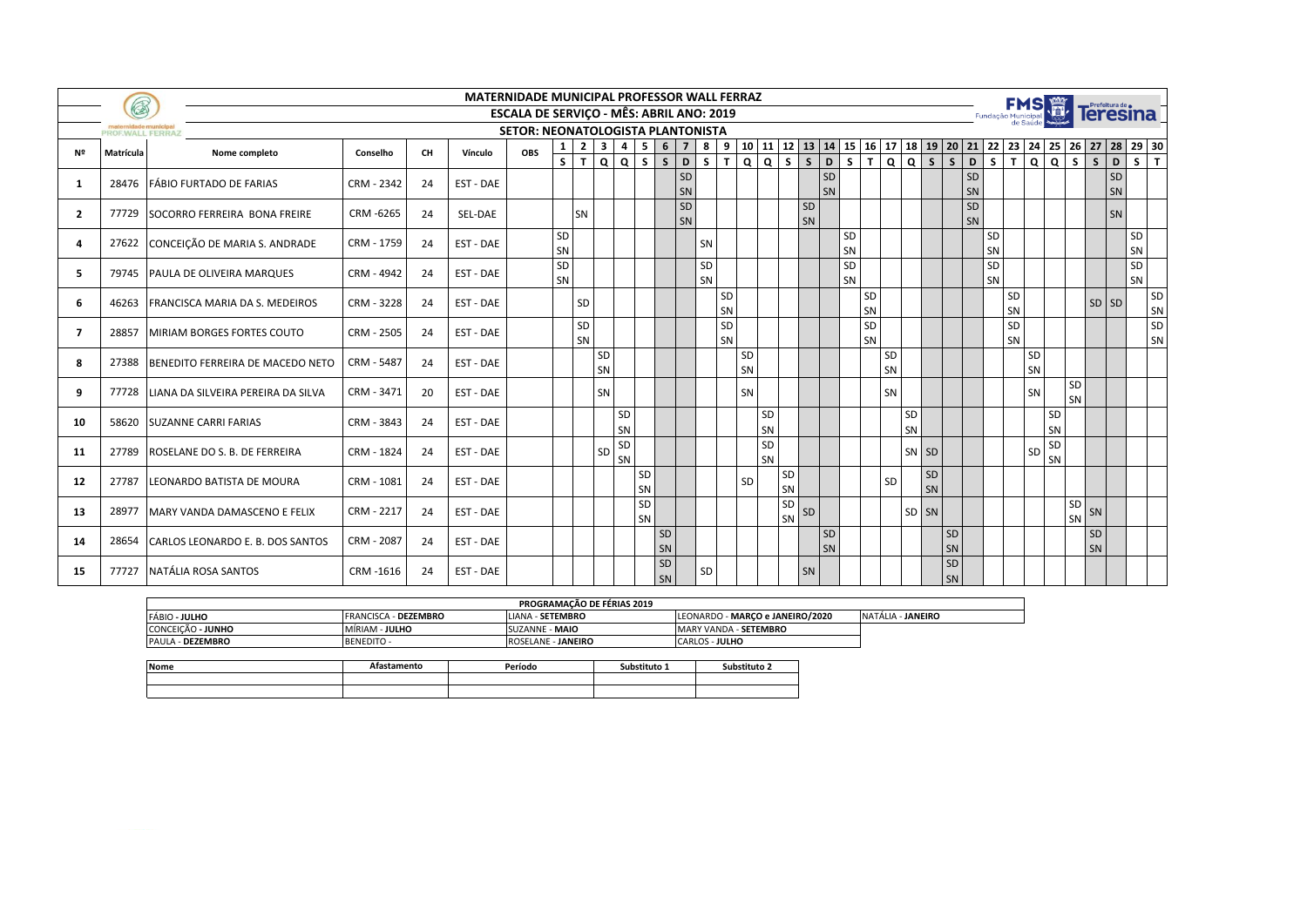|    |                  |                                               |            |           |           | <b>MATERNIDADE MUNICIPAL PROFESSOR WALL FERRAZ</b> |            |    |           |           |           |    |    |           |           |           |           |           |    |           |            |           |                   |                 |                 |                                                                                                        |           |           |                        |       |         |       |         |
|----|------------------|-----------------------------------------------|------------|-----------|-----------|----------------------------------------------------|------------|----|-----------|-----------|-----------|----|----|-----------|-----------|-----------|-----------|-----------|----|-----------|------------|-----------|-------------------|-----------------|-----------------|--------------------------------------------------------------------------------------------------------|-----------|-----------|------------------------|-------|---------|-------|---------|
|    | $\circ$          |                                               |            |           |           | ESCALA DE SERVIÇO - MÊS: ABRIL ANO: 2019           |            |    |           |           |           |    |    |           |           |           |           |           |    |           |            |           | Fundação Municipa | <b>FMS 篇</b>    |                 |                                                                                                        | Teresina  |           |                        |       |         |       |         |
|    | PROF.WALL FERRAZ |                                               |            |           |           | <b>SETOR: NEONATOLOGISTA - UTIN</b>                |            |    |           |           |           |    |    |           |           |           |           |           |    |           |            |           |                   |                 |                 |                                                                                                        |           |           |                        |       |         |       |         |
| Nº | Matrícula        | Nome completo                                 | Conselho   | <b>CH</b> | Vínculo   | OBS                                                | <b>L</b> 1 | 2  | 3 I       |           |           | -6 |    | 81        | 9         |           |           |           |    |           |            |           |                   |                 |                 | 10   11   12   13   14   15   16   17   18   19   20   21   22   23   24   25   26   27   28   29   30 |           |           |                        |       |         |       |         |
|    |                  |                                               |            |           |           |                                                    | s l        |    |           | Q Q S     |           | S. | D  | $S$ T     |           |           | $ Q Q $   | S S D S   |    |           |            |           |                   |                 |                 | $T   Q   Q   S   S   S   D   S  $                                                                      |           | TQQ       |                        | -S I  | $S$   D |       | $S$ $T$ |
|    | 28820            | LYANA MENESES D'ALBUQUERQUE<br><b>BATISTA</b> | CRM - 2617 | 24        | EST - DAE |                                                    |            |    |           |           | <b>SD</b> |    |    | <b>SN</b> | <b>SD</b> |           |           |           |    |           | <b>SN</b>  |           | <b>SD</b>         |                 |                 |                                                                                                        |           | <b>SN</b> |                        | SD SD |         |       |         |
|    | 41542            | <b>IVANA KELLY CAVALCANTE LEITE REIS</b>      | CRM-3449   | 24        | EST - DAE |                                                    |            |    |           |           |           |    |    |           |           |           |           |           |    |           |            |           |                   |                 |                 |                                                                                                        |           |           |                        |       |         |       |         |
|    |                  | 28593 MARY VANDA DAMASCENO E FELIX            | CRM - 2217 | 24        | EST - DAE |                                                    | SN         |    |           | <b>SD</b> |           |    | SN |           |           |           | <b>SD</b> |           |    | SN        |            |           |                   | SD <sub>1</sub> |                 |                                                                                                        | SN        |           |                        |       |         | SD SD |         |
|    | 28758            | LILIAN KARLA MOREIRA GOMES                    | CRM-2688   | 24        | EST - DAE |                                                    |            |    | SN        |           |           | SD |    |           |           |           | SN        |           |    | SD        |            |           |                   | SN              |                 | SD SD                                                                                                  |           |           |                        |       | SN      |       | SD      |
|    | 28724            | ROSELANE DO S B DE FERREIRA                   | CRM-1823   | 24        | EST - DAE |                                                    | SD         |    |           |           |           |    | SD |           |           | SD        |           | SN SD     |    | <b>SD</b> |            |           |                   |                 | <b>SD</b><br>SN |                                                                                                        |           |           |                        |       |         | SN    |         |
|    |                  | 27783 VANIA MARIA FERREIRA VIANA              | CRM -1799  | 24        | EST - DAE |                                                    |            | SN | <b>SD</b> |           |           |    |    |           | SN        |           |           | <b>SD</b> |    |           |            |           | SD SN             |                 |                 |                                                                                                        | <b>SD</b> |           |                        | SN    |         |       |         |
|    |                  | 28570 MARCIA MARTINS SOARES FORTES            | CRM-2258   | 24        | EST - DAE |                                                    |            |    |           | SN        |           | SN |    |           |           | <b>SN</b> |           |           | SN |           |            | <b>SN</b> |                   |                 |                 | SN                                                                                                     |           |           | <b>SD</b><br><b>SN</b> |       |         |       | SN      |
|    | 46251            | <b>GENISE MAYARA ALVES SILVA</b>              | CRM -3442  | 24        | EST - DAE |                                                    |            | SD |           |           | SN        |    |    | <b>SD</b> |           |           |           |           | SN |           | <b>ISD</b> |           |                   |                 |                 | SN                                                                                                     |           | <b>SD</b> |                        |       |         |       | SN      |

|                      | PROGRAMAÇÃO DE FÉRIAS 2019 |                       |
|----------------------|----------------------------|-----------------------|
| SAMARA - JANEIRO     | MARY VANDA- SETEMBRO       | VANIA - NOVEMBRO      |
| LYANA -              | LILIAN - MAIO              | <b>MARCIA - JULHO</b> |
| <b>IVANA - ABRIL</b> | ROSELANE - JANEIRO         | <b>GENISE - MARCO</b> |

| Nome | stamento | Período | <b>Substituto 1</b> | iuhstituto |
|------|----------|---------|---------------------|------------|
|      |          |         |                     |            |
|      |          |         |                     |            |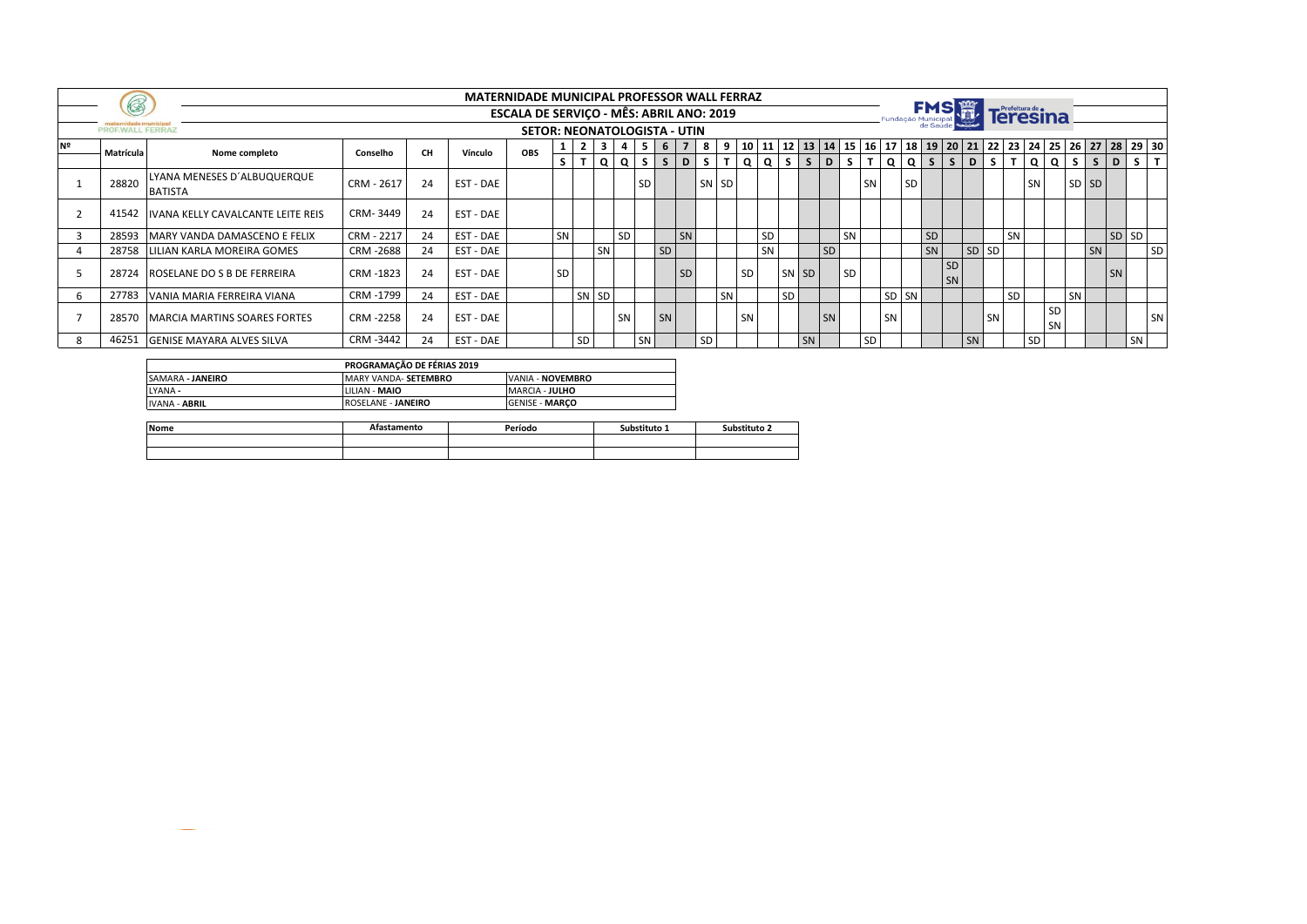|           |                                        |            |           | <b>MATERNIDADE MUNICIPAL PROFESSOR WALL FERRAZ</b> |                                          |    |           |    |                                |       |    |    |       |           |           |           |            |           |           |           |           |                  |       |       |    |    |           |          |       |                                                                                                        |           |
|-----------|----------------------------------------|------------|-----------|----------------------------------------------------|------------------------------------------|----|-----------|----|--------------------------------|-------|----|----|-------|-----------|-----------|-----------|------------|-----------|-----------|-----------|-----------|------------------|-------|-------|----|----|-----------|----------|-------|--------------------------------------------------------------------------------------------------------|-----------|
|           | <b>85</b>                              |            |           |                                                    | ESCALA DE SERVIÇO - MÊS: ABRIL ANO: 2019 |    |           |    |                                |       |    |    |       |           |           |           |            |           |           |           |           |                  |       |       |    |    |           |          |       |                                                                                                        |           |
|           | <b>WALL FERRAZ</b>                     |            |           |                                                    |                                          |    |           |    | <b>SETOR: ANESTESIOLOGISTA</b> |       |    |    |       |           |           |           |            |           |           |           |           |                  |       |       |    |    |           |          |       |                                                                                                        |           |
| Matrícula | Nome completo                          | Conselho   | <b>CH</b> | Vínculo                                            | OBS                                      |    |           |    |                                | - 5   | 6  |    | 819   |           |           |           |            |           |           |           |           |                  |       |       |    |    |           |          |       | 10   11   12   13   14   15   16   17   18   19   20   21   22   23   24   25   26   27   28   29   30 |           |
|           |                                        |            |           |                                                    |                                          |    |           |    | $\Omega$                       |       | S. | D  | s l   |           | 0 I       | $\Omega$  | $S \mid S$ | D         | s l       |           | $\Omega$  | $Q$ $S$ $\vdash$ | S.    | D     | S. |    | $\alpha$  | $\Omega$ | $S$ S | D                                                                                                      | l T<br>S. |
| 28112     | <b>EDILENE DE JESUS B. BATISTA</b>     | CRM - 1685 | 24        | EST-DAE                                            |                                          |    |           |    | SN <sub>1</sub>                |       |    | M  |       |           |           | <b>SN</b> |            |           | <b>SD</b> |           |           | SN               |       |       |    |    |           | SN       |       | SD                                                                                                     |           |
| 28113     | <b>HORÁCIO RIBEIRO DA SILVA</b>        | CRM - 841  | 24        | EST - DAE                                          |                                          |    | <b>SD</b> |    |                                |       |    | SN |       | i SD      |           |           |            | SN        |           | <b>SD</b> |           |                  |       | SN    |    | SD |           |          |       | SN                                                                                                     | <b>SD</b> |
| 55134     | ELINE ELKE F. C. BIONDI FERRAZ         | CRM - 4355 | 24        | EST - DAE                                          |                                          | SN |           | SD |                                |       |    |    | ∥SN · |           | <b>SD</b> |           |            |           | SN        |           | <b>SD</b> |                  |       |       | SN |    | <b>SD</b> |          |       | SN                                                                                                     |           |
| 26702     | ALDO JOSÉ DE OLIVEIRA LEAL             | CRM - 1613 | 24        | EST - DAE                                          |                                          |    |           |    | SN SD                          |       |    |    |       |           | SN SD     |           |            |           |           |           | SN SD     |                  |       |       |    |    | SN SD     |          |       |                                                                                                        |           |
| 60830     | <b>FABIO DE SOUSA CARVALHO</b>         | CRM - 3176 | 24        | EST - DAE                                          |                                          |    |           |    |                                | SD SN |    |    |       |           |           |           | SD SN      |           |           |           |           |                  | SD SN |       |    |    |           |          | SD SN |                                                                                                        |           |
|           | 28102 SOCORRO WILLIANA SOARES FERREIRA | CRM - 1914 | 24        | EST - DAE                                          |                                          |    |           |    |                                | SN SD |    |    |       |           |           |           | SN SD      |           |           |           |           | <b>SN</b>        |       |       |    |    |           |          | SN SD |                                                                                                        |           |
|           | 51096 MANUELA RIBEIRO VERAS            | CRM - 4719 | 20        | <b>EST - DAE</b>                                   |                                          |    | <b>SN</b> |    |                                |       |    |    |       | <b>SN</b> |           |           |            | <b>SD</b> |           | 1 SN      |           |                  |       | SD SD |    | SN |           |          |       | SD                                                                                                     | SN        |

|                          | PROGRAMAÇÃO DE FÉRIAS 2019 |           |
|--------------------------|----------------------------|-----------|
| EDILENE - JANEIRO/ JULHO | ALDO - JUNHO               | MANUFLA - |
| <b>HORÁCIO -</b>         | FÁBIO -                    |           |
| ELINE - AGOSTO           | WILLIANA -                 |           |

| Nome | Atastamento | Período | Substituto 1 | ۔ Substituto |
|------|-------------|---------|--------------|--------------|
|      |             |         |              |              |
|      |             |         |              |              |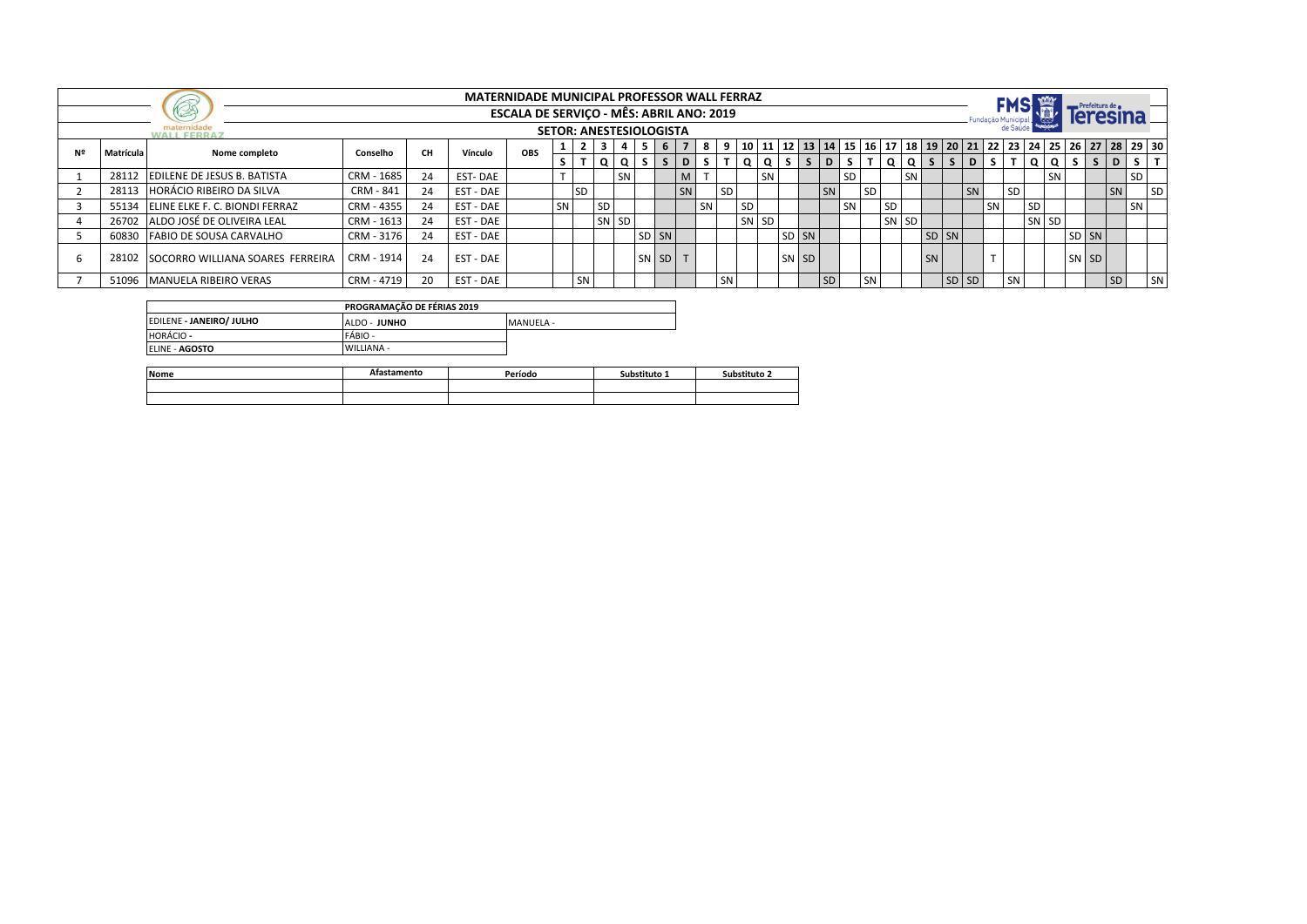|    |           |                                              |                   |           |                | <b>MATERNIDADE MUNICIPAL PROFESSOR WALL FERRAZ</b> |    |                |                   |             |                   |                     |     |            |                               |                   |             |                   |                                 |                   |                   |                |             |                   |            |             | Prefeitura de  |   |                                                                                                   |
|----|-----------|----------------------------------------------|-------------------|-----------|----------------|----------------------------------------------------|----|----------------|-------------------|-------------|-------------------|---------------------|-----|------------|-------------------------------|-------------------|-------------|-------------------|---------------------------------|-------------------|-------------------|----------------|-------------|-------------------|------------|-------------|----------------|---|---------------------------------------------------------------------------------------------------|
|    |           | KS                                           |                   |           |                | <b>ESCALA DE SERVICO - MÊS: ABRIL ANO: 2019</b>    |    |                |                   |             |                   |                     |     |            |                               |                   |             |                   |                                 |                   |                   |                |             | Fundação Municipa |            |             |                |   |                                                                                                   |
|    |           | <b>WALL FERRAZ</b>                           |                   |           |                | <b>SETOR: ULTRASSONOGRAFISTA</b>                   |    |                |                   |             |                   |                     |     |            |                               |                   |             |                   |                                 |                   |                   |                |             |                   |            |             |                |   |                                                                                                   |
| Nº | Matrícula | Nome completo                                | Conselho          | <b>CH</b> | Vínculo        | <b>OBS</b>                                         |    | $\overline{2}$ | $\mathbf{3}$      |             | 5                 | 6<br>$\overline{7}$ |     | $8 \mid 9$ | 10                            |                   |             |                   |                                 |                   |                   |                |             |                   |            |             |                |   | 11   12   13   14   15   16   17   18   19   20   21   22   23   24   25   26   27   28   29   30 |
|    |           |                                              |                   |           |                |                                                    | S. | Iт             | Q                 | Q I         | S.                | $ \sqrt{S}$<br>D    | s l | T          | Q                             | Q                 | $S$ $S$ $D$ |                   | S                               | T   Q             | l Q I             | S <sub>1</sub> | $S$   D     | S                 | <b>TQQ</b> | ls I        | S              | D | Iт<br>S.                                                                                          |
|    |           | 59254 ANABAN EDUARDO DA SILVA                | CRM - 4485        | 24        | EST-DAE        |                                                    | M  |                |                   |             |                   |                     | M   |            |                               |                   |             |                   | M                               |                   |                   |                |             | M                 |            |             |                |   | M                                                                                                 |
|    |           |                                              |                   |           |                |                                                    |    |                |                   |             |                   |                     |     |            |                               |                   |             |                   |                                 |                   |                   |                |             |                   |            |             |                |   | $\overline{\phantom{0}}$                                                                          |
|    | 56403     | <b>ANDREIA CAROLINE C. DOS SANTOS</b>        | <b>CRM - 4281</b> | 24        | <b>EST-DAE</b> |                                                    |    |                |                   |             |                   |                     |     |            |                               |                   |             |                   | <b>LICENCA TRATAMENTO SAÚDE</b> |                   |                   |                |             |                   |            |             |                |   |                                                                                                   |
|    | 64724     | THIAGO MARINHO BARBOSA                       | CRM - 3542        | 24        | EST-DAE        |                                                    |    |                | M<br>$\mathbf{r}$ |             |                   |                     |     |            | M<br>$\overline{\phantom{0}}$ |                   |             |                   |                                 | M<br>$\mathbf{r}$ |                   |                |             |                   | M          |             |                |   |                                                                                                   |
|    | 56370     | FRANCISCO VILARINDO BARBOSA<br><b>JUNIOR</b> | CRM - 4326        | 24        | EST-DAE        |                                                    |    |                |                   | M<br>$\tau$ |                   |                     |     |            |                               | M<br>$\mathbf{r}$ |             |                   |                                 |                   | M<br>$\mathbf{r}$ |                |             |                   |            |             |                |   |                                                                                                   |
|    | 56409     | <b>IIGOR BRITO CORREA</b>                    | CRM - 3951        | 24        | EST-DAE        |                                                    |    |                |                   |             | M<br>$\mathbf{r}$ |                     |     |            |                               |                   | M           |                   |                                 |                   |                   | M<br>$\mathbf$ |             |                   |            | M<br>$\tau$ |                |   |                                                                                                   |
|    | 56242     | <b>SAARA JANE SANTOS BATISTA LUSTOSA</b>     | CRM - 2232        | 24        | EST-DAE        |                                                    |    |                |                   |             |                   | M<br>$\mathbf{r}$   |     |            |                               |                   |             | M<br>$\mathbf{r}$ |                                 |                   |                   |                | M<br>$\tau$ |                   |            |             | M<br>$\mathbf$ |   |                                                                                                   |
|    | 57158     | <b>IMARINA RODRIGUES BEZERRA</b>             | CRM - 3668        | 24        | EST-DAE        |                                                    |    |                |                   |             |                   | M                   |     |            |                               |                   |             |                   | M                               |                   |                   |                |             |                   |            |             |                | M |                                                                                                   |

|                          | PROGRAMAÇÃO DE FÉRIAS 2019   |                       |
|--------------------------|------------------------------|-----------------------|
| ANABAN - <b>JULHO</b>    | VILARINDO - AGOSTO           | <b>MARINA - JUNHO</b> |
| ANDREIA - <b>OUTUBRO</b> | <b>IGOR - NOVEMBRO</b>       |                       |
| THIAGO- <b>MAIO</b>      | <b>SAARA JANE - DEZEMBRO</b> |                       |

| Nome | astamento | Período | Substituto 1 | Substituto 2 |
|------|-----------|---------|--------------|--------------|
|      |           |         |              |              |
|      |           |         |              |              |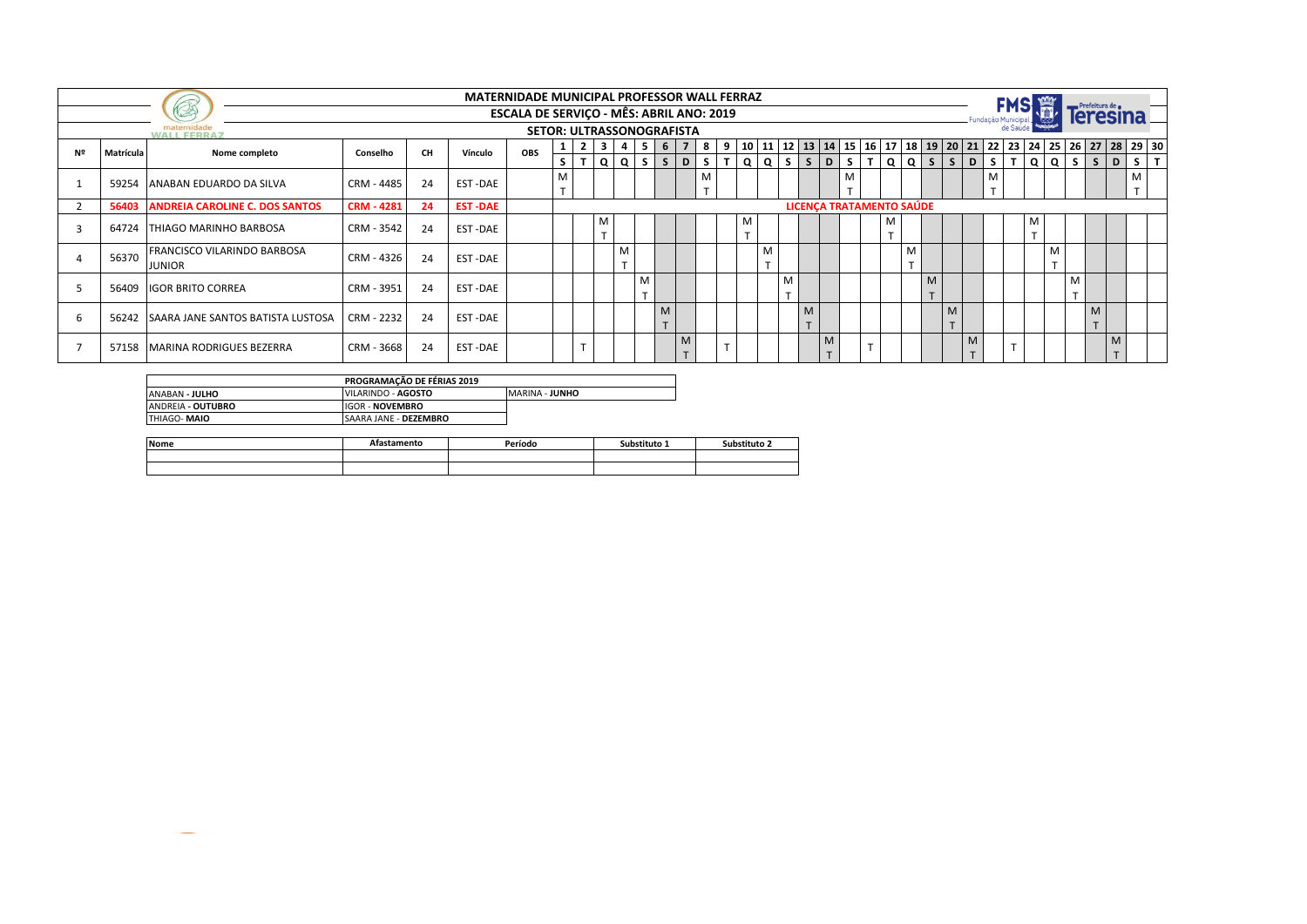|    |           |                                              |            |           | MATERNIDADE MUNICIPAL PROFESSOR WALL FERRAZ - SERVIÇO NO HOSPITAL BUENOS AIRES |                                                 |                 |                |          |            |   |                |         |   |                                           |        |  |  |                |      |  |                 | Prefeitura de <b>e</b> |                                                                    |
|----|-----------|----------------------------------------------|------------|-----------|--------------------------------------------------------------------------------|-------------------------------------------------|-----------------|----------------|----------|------------|---|----------------|---------|---|-------------------------------------------|--------|--|--|----------------|------|--|-----------------|------------------------|--------------------------------------------------------------------|
|    |           | KA                                           |            |           |                                                                                | <b>ESCALA DE SERVIÇO - MÊS: ABRIL ANO: 2019</b> |                 |                |          |            |   |                |         |   |                                           |        |  |  |                |      |  |                 |                        |                                                                    |
|    |           | <b>WALL FERRAZ</b>                           |            |           |                                                                                | <b>SETOR: ULTRASSONOGRAFISTA</b>                |                 |                |          |            |   |                |         |   |                                           |        |  |  |                |      |  |                 |                        |                                                                    |
| Nº | Matrícula | Nome completo                                | Conselho   | <b>CH</b> | Vínculo                                                                        | OBS                                             | $1 \mid 2 \mid$ | 3 <sup>1</sup> |          | 5 6        |   | $\overline{7}$ |         |   |                                           |        |  |  |                |      |  |                 |                        | 8 9 10 11 12 13 14 15 16 17 18 19 20 21 22 23 24 25 26 27 28 29 30 |
|    |           |                                              |            |           |                                                                                |                                                 | $S$ $T$         | Q I            | $\Omega$ | $S \mid S$ |   | D              | $S$ $T$ | Q | Q   S   S   D   S   T   Q   Q   S   S   D |        |  |  |                | ls I |  | $T  Q Q S S D $ |                        | $S$ $T$                                                            |
|    | 59254     | ANABAN EDUARDO DA SILVA                      | CRM - 4485 | 24        | EST-DAE                                                                        |                                                 |                 |                |          |            | M |                |         |   |                                           |        |  |  |                |      |  |                 |                        |                                                                    |
|    | 56403     | ANDREIA CAROLINE C. DOS SANTOS               | CRM - 4281 | 24        | EST-DAE                                                                        |                                                 |                 |                |          |            |   |                |         |   |                                           |        |  |  |                |      |  |                 |                        |                                                                    |
|    | 56370     | FRANCISCO VILARINDO BARBOSA<br><b>JUNIOR</b> | CRM - 4326 | 24        | EST-DAE                                                                        |                                                 |                 |                |          |            |   |                |         |   | M<br>$\mathbf$                            |        |  |  |                |      |  |                 |                        |                                                                    |
|    | 56409     | <b>IGOR BRITO CORREA</b>                     | CRM - 3951 | 24        | EST-DAE                                                                        |                                                 |                 |                |          |            |   |                |         |   |                                           | M<br>T |  |  |                |      |  |                 |                        |                                                                    |
|    |           | 57158 MARINA RODRIGUES BEZERRA               | CRM - 3668 | 24        | EST-DAE                                                                        |                                                 |                 |                |          |            |   |                |         |   |                                           |        |  |  | M<br>$\mathbf$ |      |  |                 |                        |                                                                    |
|    | 56242     | <b>SAARA JANE SANTOS BATISTA LUSTOSA</b>     | CRM - 2232 | 24        | EST-DAE                                                                        |                                                 |                 |                |          |            |   |                |         |   |                                           |        |  |  |                | ÷    |  |                 |                        |                                                                    |
|    | 64724     | <b>ITHIAGO MARINHO BARBOSA</b>               | CRM - 3542 | 24        | EST-DAE                                                                        |                                                 |                 |                |          |            |   |                |         |   |                                           |        |  |  |                |      |  |                 | M                      |                                                                    |

|                          | PROGRAMAÇÃO DE FÉRIAS 2019   |                        |
|--------------------------|------------------------------|------------------------|
| ANABAN - <b>JULHO</b>    | VILARINDO - AGOSTO           | <b>IMARINA - JUNHO</b> |
| ANDREIA - <b>OUTUBRO</b> | <b>IGOR - NOVEMBRO</b>       |                        |
| THIAGO- <b>MAIO</b>      | <b>SAARA JANE - DEZEMBRO</b> |                        |

| Nome | .stamento | Período | Substituto 1 | substituto 2 |
|------|-----------|---------|--------------|--------------|
|      |           |         |              |              |
|      |           |         |              |              |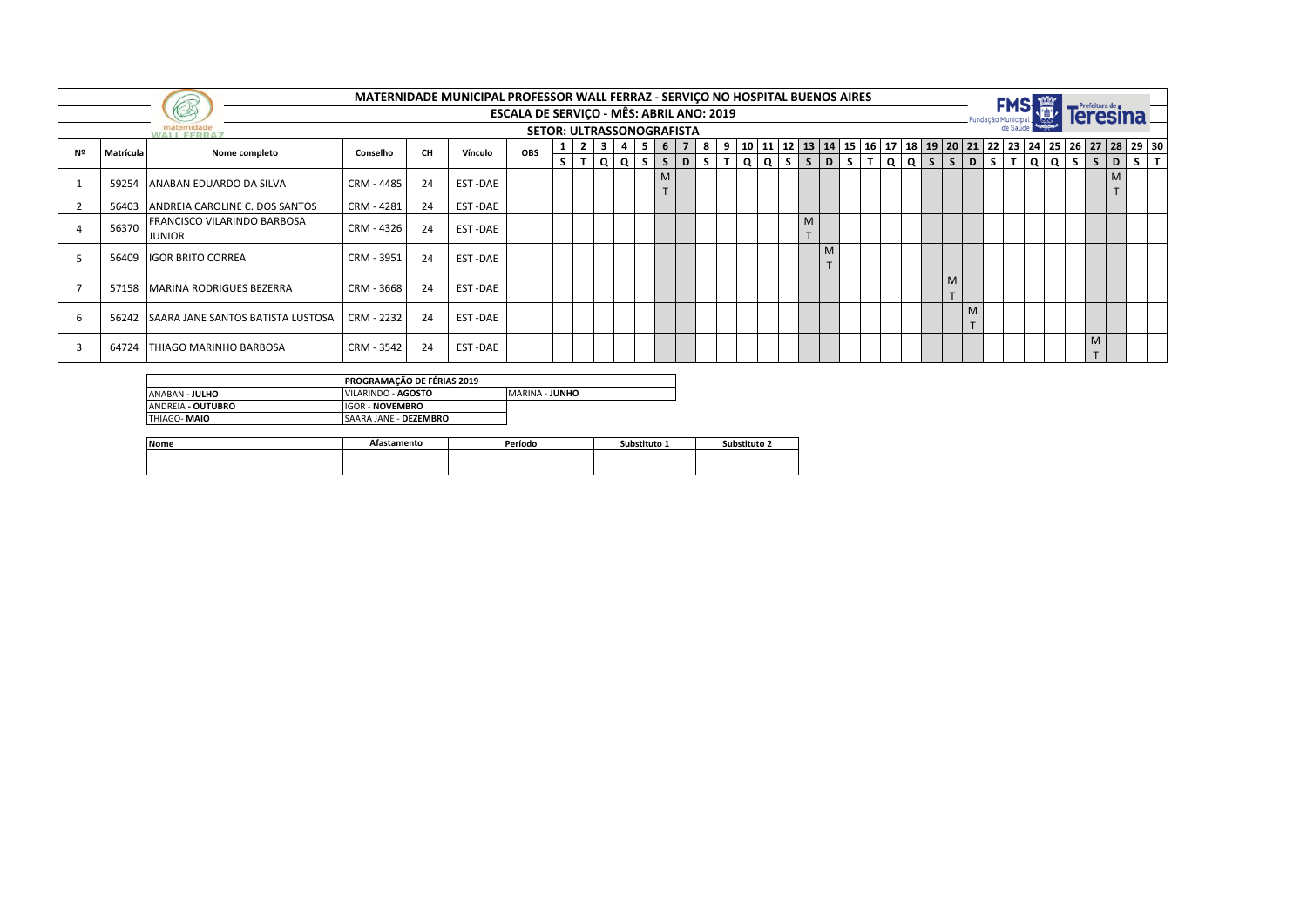|    |           | بالأمجال                                |            |    | MATERNIDADE MUNICIPAL PROFESSOR WALL FERRAZ - SERVICO NO HOSPITAL PROMORAR | ESCALA DE SERVIÇO - MÊS: ABRIL ANO: 2019 |  |  |   |  |     |  |  |  |   |    |                                                                                                        |  |  |           |            |  |
|----|-----------|-----------------------------------------|------------|----|----------------------------------------------------------------------------|------------------------------------------|--|--|---|--|-----|--|--|--|---|----|--------------------------------------------------------------------------------------------------------|--|--|-----------|------------|--|
|    |           |                                         |            |    |                                                                            | <b>SETOR: ULTRASSONOGRAFISTA</b>         |  |  |   |  |     |  |  |  |   |    |                                                                                                        |  |  |           |            |  |
| Nº | Matrícula | <b>Nome completo</b>                    | Conselho   | CH | Vínculo                                                                    | <b>OBS</b>                               |  |  |   |  |     |  |  |  |   |    | 10   11   12   13   14   15   16   17   18   19   20   21   22   23   24   25   26   27   28   29   30 |  |  |           |            |  |
|    |           |                                         |            |    |                                                                            |                                          |  |  |   |  | 1 Q |  |  |  | Q | S. |                                                                                                        |  |  |           |            |  |
|    |           | 56242 SAARA JANE SANTOS BATISTA LUSTOSA | CRM - 2232 | 24 | <b>EST-DAE</b>                                                             |                                          |  |  | M |  |     |  |  |  |   |    |                                                                                                        |  |  | M         |            |  |
|    |           |                                         |            |    |                                                                            |                                          |  |  |   |  |     |  |  |  |   |    |                                                                                                        |  |  | $\mathbf$ |            |  |
|    | 57158     | IMARINA RODRIGUES BEZERRA               | CRM - 3668 | 24 | <b>EST-DAE</b>                                                             |                                          |  |  |   |  |     |  |  |  |   |    | M                                                                                                      |  |  |           | <b>IVI</b> |  |
|    |           |                                         |            |    |                                                                            |                                          |  |  |   |  |     |  |  |  |   |    |                                                                                                        |  |  |           |            |  |

## **PROGRAMAÇÃO DE FÉRIAS 2019**

SAARA JANE **- DEZEMBRO**

MARINA **- JUNHO**

| <b>Nome</b> | menta | Periodo | hstituto <sub>-</sub><br>Su! | Substituto : |
|-------------|-------|---------|------------------------------|--------------|
|             |       |         |                              |              |
|             |       |         |                              |              |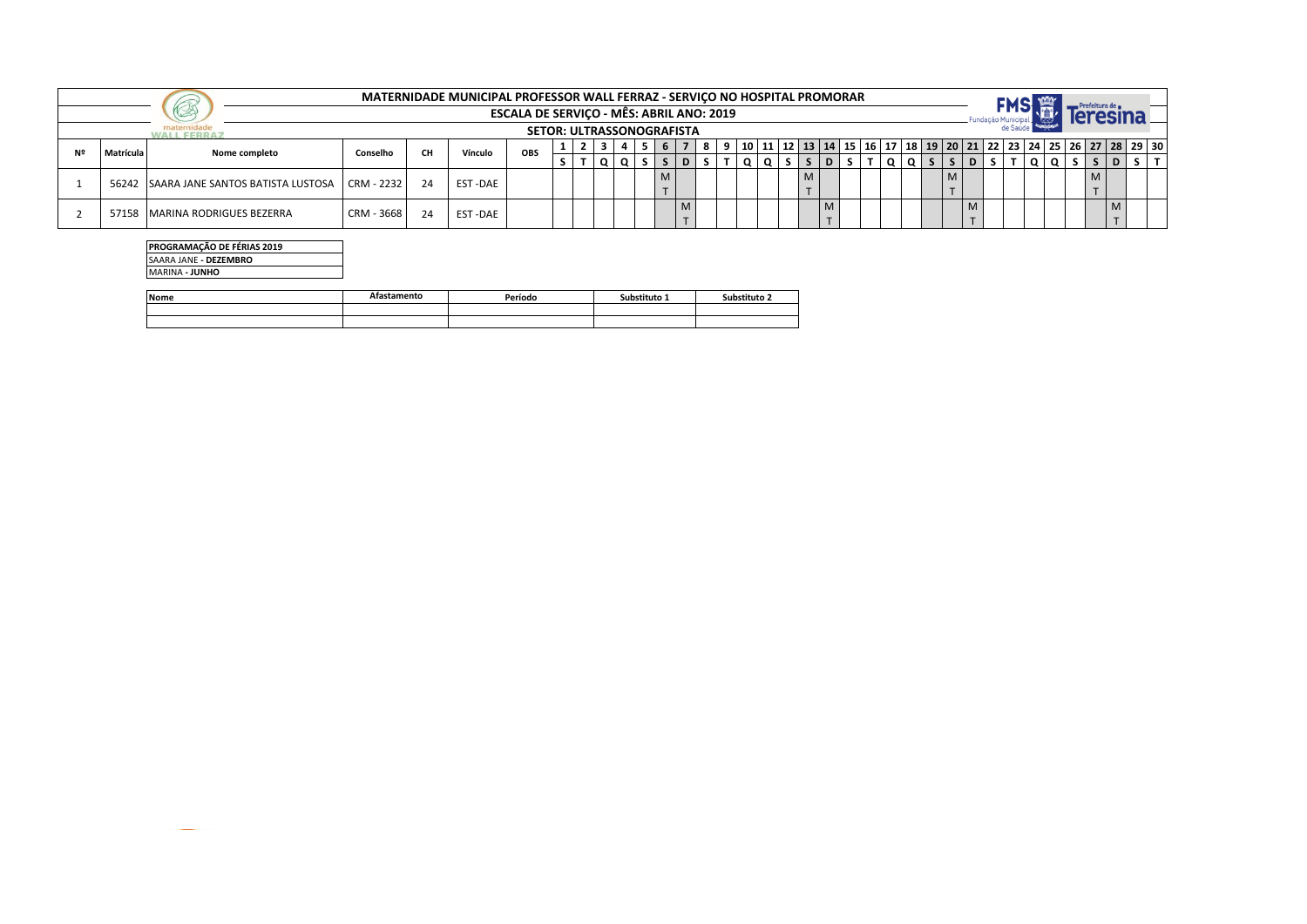|                                                 |                          |            |    | <b>MATERNIDADE MUNICIPAL PROFESSOR WALL FERRAZ</b> |               |           |  |    |  |      |  |   |    |      |     |                |      |           |  |  |      |           |      |      |                                                                                                        |
|-------------------------------------------------|--------------------------|------------|----|----------------------------------------------------|---------------|-----------|--|----|--|------|--|---|----|------|-----|----------------|------|-----------|--|--|------|-----------|------|------|--------------------------------------------------------------------------------------------------------|
| <b>ESCALA DE SERVICO - MÊS: ABRIL ANO: 2019</b> |                          |            |    |                                                    |               |           |  |    |  |      |  |   |    |      |     |                |      |           |  |  |      |           |      |      |                                                                                                        |
| SETOR: ULTRASSOM DE TRANSFONTONELA E QUADRIL    |                          |            |    |                                                    |               |           |  |    |  |      |  |   |    |      |     |                |      |           |  |  |      |           |      |      |                                                                                                        |
| Matrícula                                       | <b>Nome completo</b>     | Conselho   | CН | Vínculo                                            | OBS           |           |  |    |  |      |  |   |    |      |     |                |      |           |  |  |      |           |      |      | 10   11   12   13   14   15   16   17   18   19   20   21   22   23   24   25   26   27   28   29   30 |
|                                                 |                          |            |    |                                                    |               |           |  |    |  |      |  | D |    |      |     |                |      |           |  |  |      |           |      |      |                                                                                                        |
| 56409                                           | <b>IGOR BRITO CORREA</b> | CRM - 3951 |    | <b>EST-DAE</b>                                     | $2^{\circ}$ T | <b>DT</b> |  | DT |  | l DT |  |   | DT | l dt | DT. | $\blacksquare$ | I DT | <b>DT</b> |  |  | l dt | <b>DT</b> | l DT | ∥ D⊤ |                                                                                                        |

| <b>PROGRAMAÇÃO DE FÉRIAS 2019</b><br><b>IGOR - NOVEMBRO</b> |             |         |              | E DE QUADRIL PARA RN's DA REDE. | *OBS.: ATENDIMENTO INTERNO DE SEGUNDA, QUARTA E SEXTA DR IGOR REALIZARÁ ULTRAS. TRANSFONTANELA |
|-------------------------------------------------------------|-------------|---------|--------------|---------------------------------|------------------------------------------------------------------------------------------------|
| Nome                                                        | Afastamento | Período | Substituto 1 | Substituto 2                    |                                                                                                |
|                                                             |             |         |              |                                 |                                                                                                |
|                                                             |             |         |              |                                 |                                                                                                |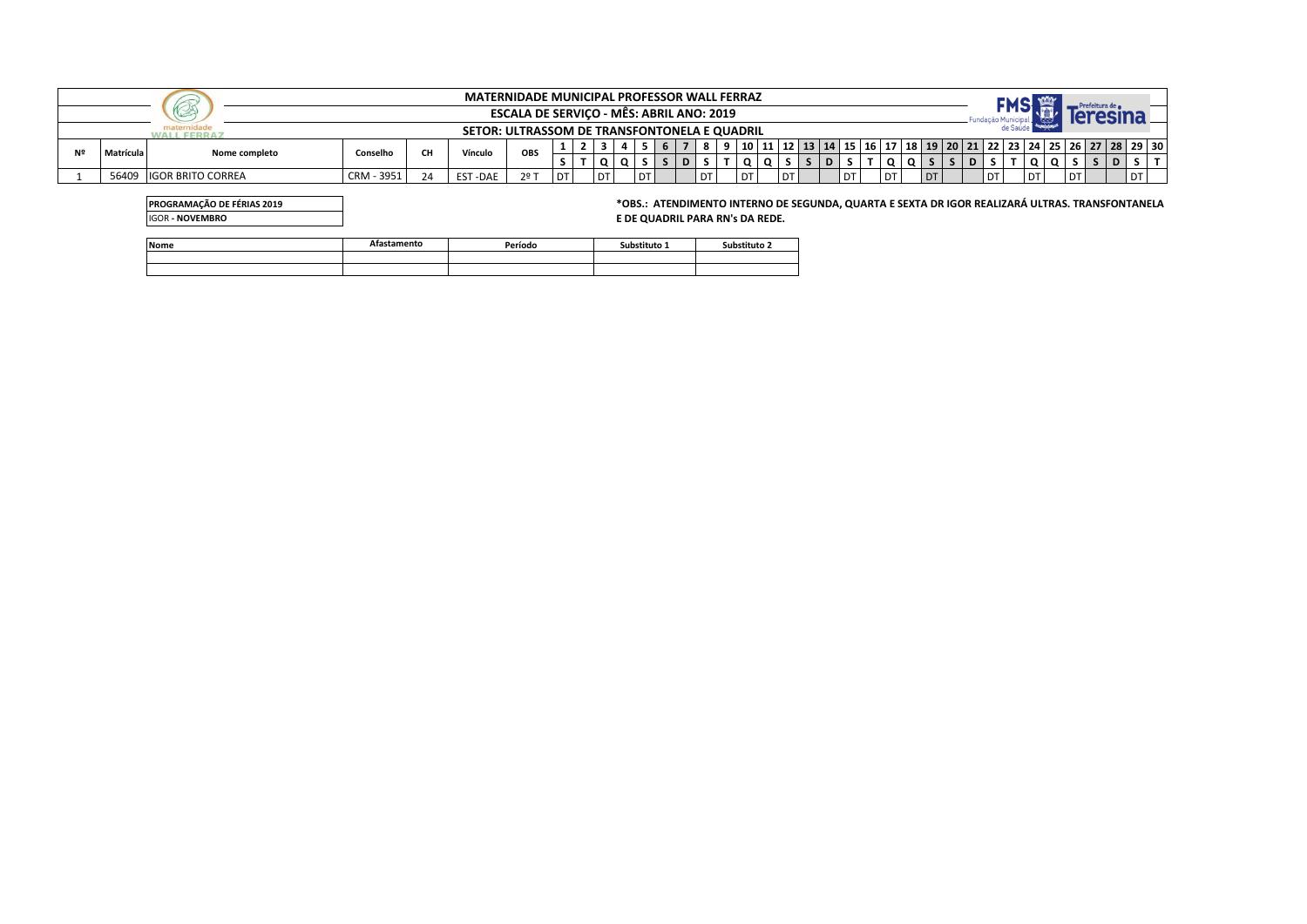|    |           |                                      |          |           | MATERNIDADE MUNICIPAL PROFESSOR WALL FERRAZ |                                          |                 |                |                 |                |                 |                   |                |                      |          |          |                 |                 |              |                 |          |              |                        |             |                 |             |                    |                       |                 |                 |                             |                 |          |                                                                                                        |              |
|----|-----------|--------------------------------------|----------|-----------|---------------------------------------------|------------------------------------------|-----------------|----------------|-----------------|----------------|-----------------|-------------------|----------------|----------------------|----------|----------|-----------------|-----------------|--------------|-----------------|----------|--------------|------------------------|-------------|-----------------|-------------|--------------------|-----------------------|-----------------|-----------------|-----------------------------|-----------------|----------|--------------------------------------------------------------------------------------------------------|--------------|
|    |           | <b>VA</b>                            |          |           |                                             | ESCALA DE SERVIÇO - MÊS: ABRIL ANO: 2019 |                 |                |                 |                |                 |                   |                |                      |          |          |                 |                 |              |                 |          |              |                        |             |                 |             | Fundação Municipal |                       |                 |                 | Prefeitura de e<br>leresina |                 |          |                                                                                                        |              |
|    |           | maternidade<br><b>WALL FERRAZ</b>    |          |           |                                             | <b>SETOR: CIRURGIÕES PEDIATRAS</b>       |                 |                |                 |                |                 |                   |                |                      |          |          |                 |                 |              |                 |          |              |                        |             |                 |             |                    |                       |                 |                 |                             |                 |          |                                                                                                        |              |
| Nº | Matrícula | Nome completo                        | Conselho | <b>CH</b> | Vínculo                                     | <b>OBS</b>                               |                 | $\overline{2}$ | $\mathbf{3}$    | $\overline{4}$ | 5               | 6                 | $\overline{7}$ | 8                    | 9        |          |                 |                 |              |                 |          |              |                        |             |                 |             |                    |                       |                 |                 |                             |                 |          | 10   11   12   13   14   15   16   17   18   19   20   21   22   23   24   25   26   27   28   29   30 |              |
|    | 68999     | <b>EDINALDO GONCALVES MIRANDA</b>    | 2020     | 20        | <b>SUT</b>                                  | $2°$ T                                   | S <sub>1</sub>  | T              | DM DM DM DM DM  | Q Q            |                 | $S \mid S \mid D$ |                | S.<br>DM DM DM DM DM | T        | Q        | Q               | S.              | $\mathsf{s}$ | D               | S.       | $\mathsf{T}$ | Q                      | DM DM DM DM |                 | $Q$ $S$ $S$ | D                  | s l<br>DM DM DM DM DM | T Q             | $\Omega$        | s l                         |                 | $S$   D  | S<br>DM DM                                                                                             | $\mathbf{T}$ |
|    |           | 41534 JOSÉ ANTÔNIO SENA NORONHA      | 742      | 24        | SPR                                         | 2 <sup>°</sup>                           | SD<br><b>SN</b> |                |                 |                |                 |                   | SD<br>SN       |                      |          |          |                 |                 |              |                 |          |              |                        |             |                 | SD<br>SN    |                    |                       |                 |                 | SD<br>SN                    |                 |          |                                                                                                        |              |
|    | 41537     | JULIÃO JOSÉ DE ALENCAR               | 1624     | 24        | EST - DAE                                   | $2°$ T                                   |                 | SD<br>SN       |                 |                |                 |                   |                | <b>SD</b><br>SN      |          |          |                 |                 |              | <b>SD</b><br>SN |          |              |                        |             |                 |             |                    |                       |                 |                 |                             | <b>SD</b><br>SN |          |                                                                                                        |              |
|    |           | 41536 UBIRATAN MARTINS DOS SANTOS    | 1286     | 24        | SPR                                         | $2°$ T                                   |                 |                | <b>SD</b><br>SN |                |                 |                   |                |                      | SD<br>SN |          |                 |                 |              |                 | SD<br>SN |              |                        |             |                 |             | SD<br>SN           |                       |                 |                 |                             |                 |          |                                                                                                        |              |
|    | 30894     | <b>FRANCISCO DE ASSIS C. BARRETO</b> |          | 24        | SPR                                         | $2°$ T                                   |                 |                |                 | SD<br>SN       |                 |                   |                |                      |          | SD<br>SN |                 |                 |              |                 |          | - SD<br>SN   |                        |             |                 |             |                    | <b>SD</b><br>SN       |                 |                 |                             |                 | SD<br>SN |                                                                                                        |              |
|    |           | 29973 EDUARDO GUIMARÃES MELO         | 2953     | 24        | EST - DAE                                   | $2°$ T                                   |                 |                |                 |                | <b>SD</b><br>SN |                   |                |                      |          |          | <b>SD</b><br>SN |                 |              |                 |          |              | <b>SD</b><br><b>SN</b> |             |                 |             |                    |                       | SD<br>SN        |                 |                             |                 |          | SD<br>SN                                                                                               |              |
|    |           | 42650 ADRIANO PÁDUA REIS             | 3123     | 24        | EST - DAE                                   | $2°$ T                                   |                 |                |                 |                |                 | <b>SD</b><br>SN   |                |                      |          |          |                 | <b>SD</b><br>SN |              |                 |          |              |                        | SD<br>SN    |                 |             |                    |                       | <b>SD</b><br>SN |                 |                             |                 |          |                                                                                                        | SD<br>SN     |
|    |           | 26566 FERNANDO DE OLIVEIRA CARVALHO  | 885      | 24        | EST - DAE                                   | $2°$ T                                   |                 |                |                 |                |                 |                   |                |                      |          |          |                 |                 | SD<br>SN     |                 |          |              |                        |             | <b>SD</b><br>SN |             |                    |                       |                 | <b>SD</b><br>SN |                             |                 |          |                                                                                                        |              |

**Contract Contract Contract**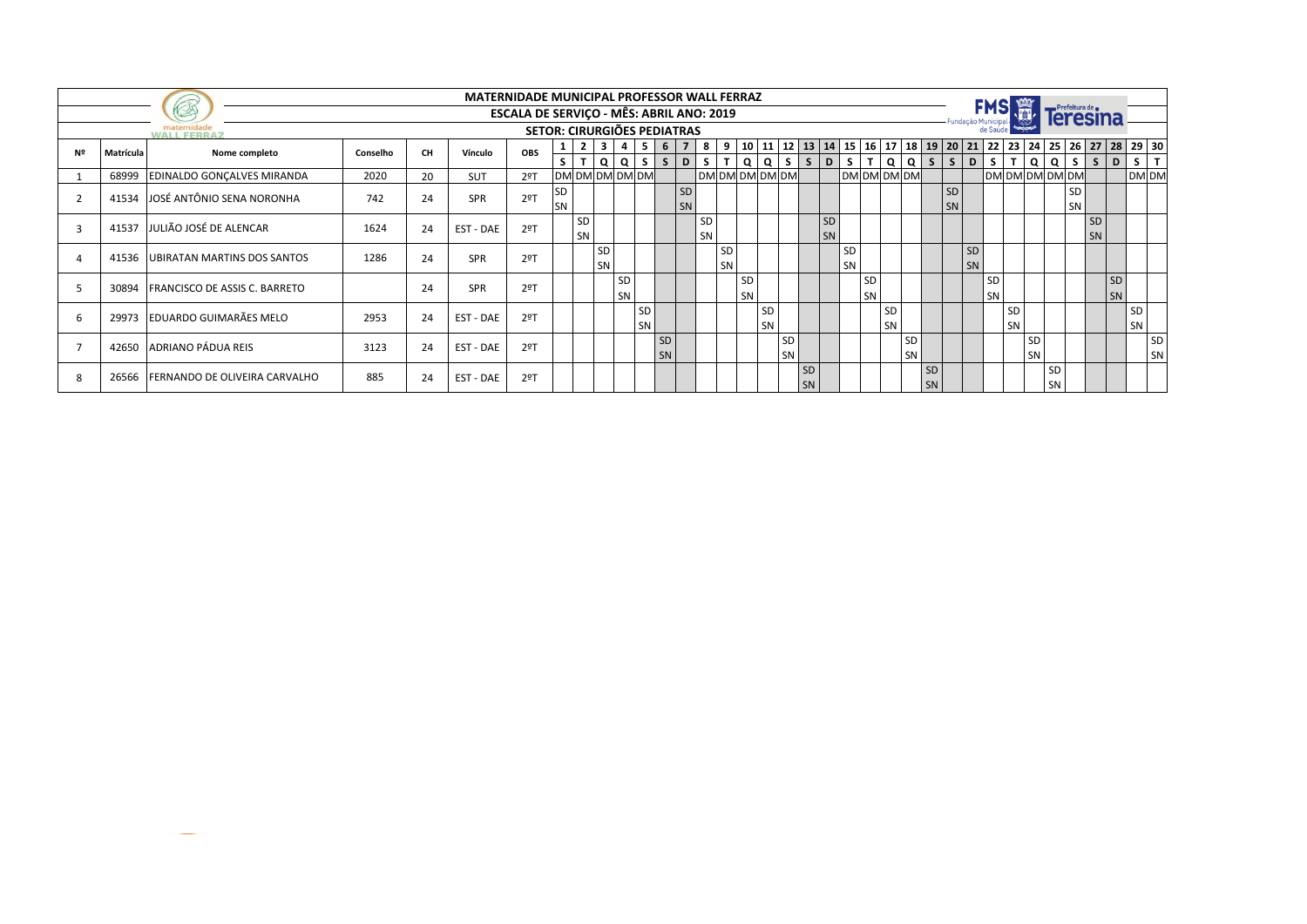|    |                                                 |                           |            |           | <b>MATERNIDADE MUNICIPAL PROFESSOR WALL FERRAZ</b> |     |  |      |  |      |  |  |   |    |  |    |  |     |                 |  |           |      |  |                                                                                                        |
|----|-------------------------------------------------|---------------------------|------------|-----------|----------------------------------------------------|-----|--|------|--|------|--|--|---|----|--|----|--|-----|-----------------|--|-----------|------|--|--------------------------------------------------------------------------------------------------------|
|    | <b>ESCALA DE SERVICO - MES: ABRIL ANO: 2019</b> |                           |            |           |                                                    |     |  |      |  |      |  |  |   |    |  |    |  |     |                 |  |           |      |  |                                                                                                        |
|    | <b>SETOR: NEUROPEDIATRA</b>                     |                           |            |           |                                                    |     |  |      |  |      |  |  |   |    |  |    |  |     |                 |  |           |      |  |                                                                                                        |
| Nº | Matrícula                                       | Nome completo             | Conselho   | <b>CH</b> | Vínculo                                            | OBS |  |      |  |      |  |  |   |    |  |    |  |     |                 |  |           |      |  | 10   11   12   13   14   15   16   17   18   19   20   21   22   23   24   25   26   27   28   29   30 |
|    |                                                 |                           |            |           |                                                    |     |  |      |  |      |  |  | D |    |  |    |  |     |                 |  |           |      |  |                                                                                                        |
|    | 28592                                           | . IADRIANA CUNHA TEIXEIRA | CRM - 2211 | 24        | <b>EST-DAE</b>                                     |     |  | I SD |  | l SD |  |  |   | SD |  | SD |  | SD. | SD <sub>3</sub> |  | <b>SD</b> | SD I |  | <b>SD</b>                                                                                              |

**PROGRAMAÇÃO DE FÉRIAS 2019** ADRIANA**- JULHO**

| <b>Nome</b> | stamento | Período | Substituto 1 | Substituto 2 |
|-------------|----------|---------|--------------|--------------|
|             |          |         |              |              |
|             |          |         |              |              |